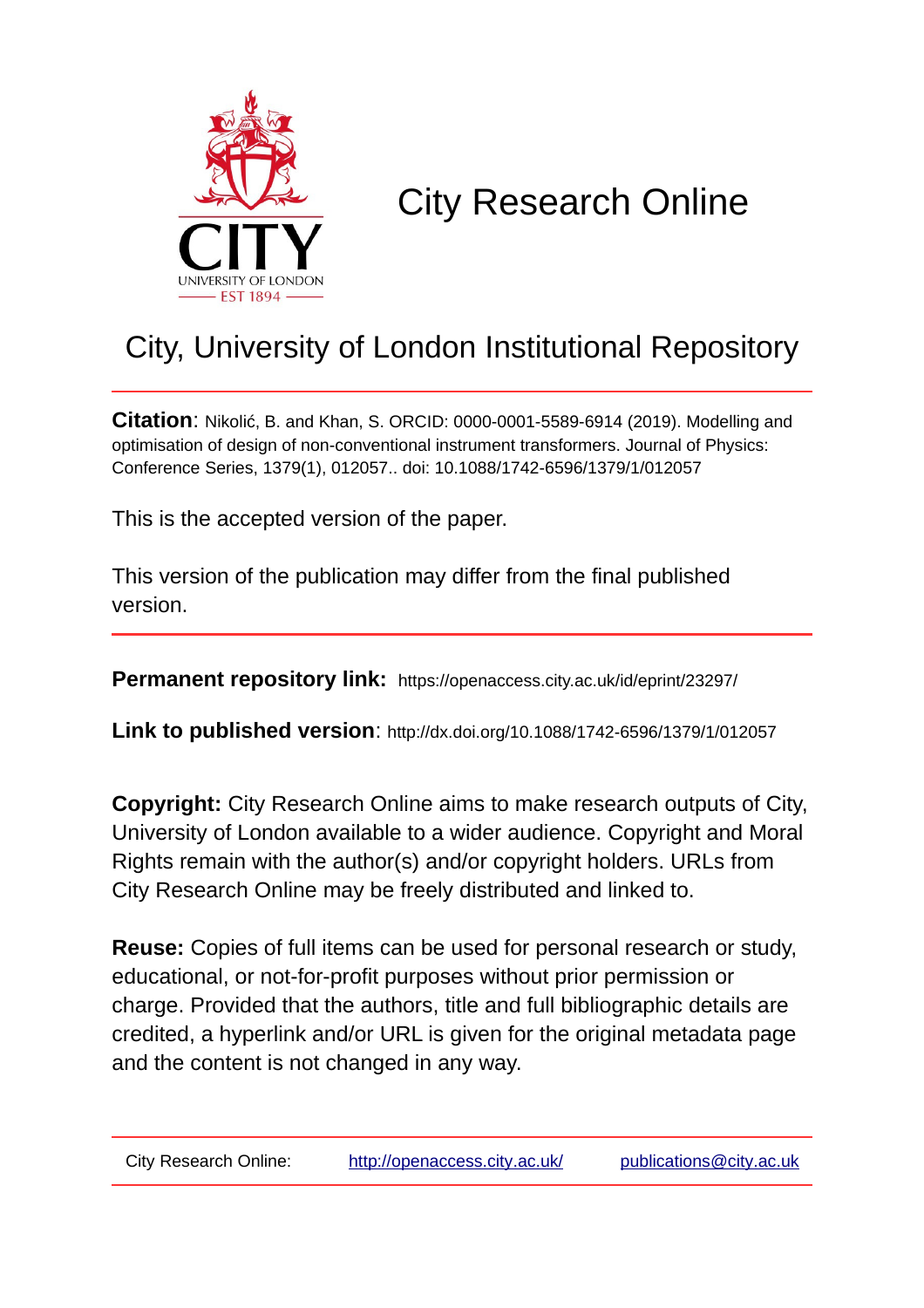### **Modelling and optimisation of design of non-conventional instrument transformers**

#### **Bojan Nikolić and Sanowar Khan**

City, University of London, Northampton Square, London EC1V 0HB United Kingdom

E-mail: bnikolic@ieee.org

**Abstract.** In this paper, we have proposed, modelled and optimised several designs of nonconventional instrument transformer (NCIT) for high voltage overhead transmission lines (400kV). We have discussed several parameters and investigated how they influence the sensitivity of our NCIT, consisting of magnetic shape memory (MSM) element, magnetic circuit and an LVDT (linear variable differential transformer). One of the most used conductors in these lines, 528-Al1/69-ST1A ACSR conductor (old code MOOSE), was modelled together with the MSM element and the magnetic circuit in ANSYS APDL. Based on the obtained results we have given suggestions on how NCIT could be designed taking into account a choice of the most appropriate material for this application. The way how the model was developed was presented as well as calculations of errors in the model in ANSYS APDL for electromagnetic problems.

#### **1. Introduction**

One of the main reasons that a need for so-called non-conventional instrument transformers (NCIT) has arisen recently is incompatibility of conventional instrument transformers with modern measurement equipment. Current and voltage transformers with an iron core are usually considered as conventional instrument transformers and their design has not changed significantly over the last few decades.

In our previous papers, we proposed a novel non-conventional instrument transformer based on magnetic shape memory (MSM) alloys for measuring electrical current in HV transmission lines and in this paper, that idea has been developed further [1, 2]. MSM alloys are relatively new materials which change their shape when subjected to external magnetic fields. The design of an NCIT, consisting of an MSM alloy element, a magnetic circuit and an LVDT, was optimised for 400kV high voltage overhead transmission lines. One of the most frequently used conductors in overhead transmission lines at high voltage level and above, 528-Al1/69-ST1A ACSR conductor (old code MOOSE), was modelled together with the MSM element and the magnetic circuit in ANSYS APDL [3, 4]. The model development was presented as well as calculations of discretisation error in ANSYS APDL for electromagnetic problems.

Our initial research showed that these sensors were not sensitive enough to be used in overhead transmission lines. By adding a magnetic circuit, in order to concentrate as much as possible magnetic field around the current-carrying conductor and focusing it towards the MSM element, this problem can be solved.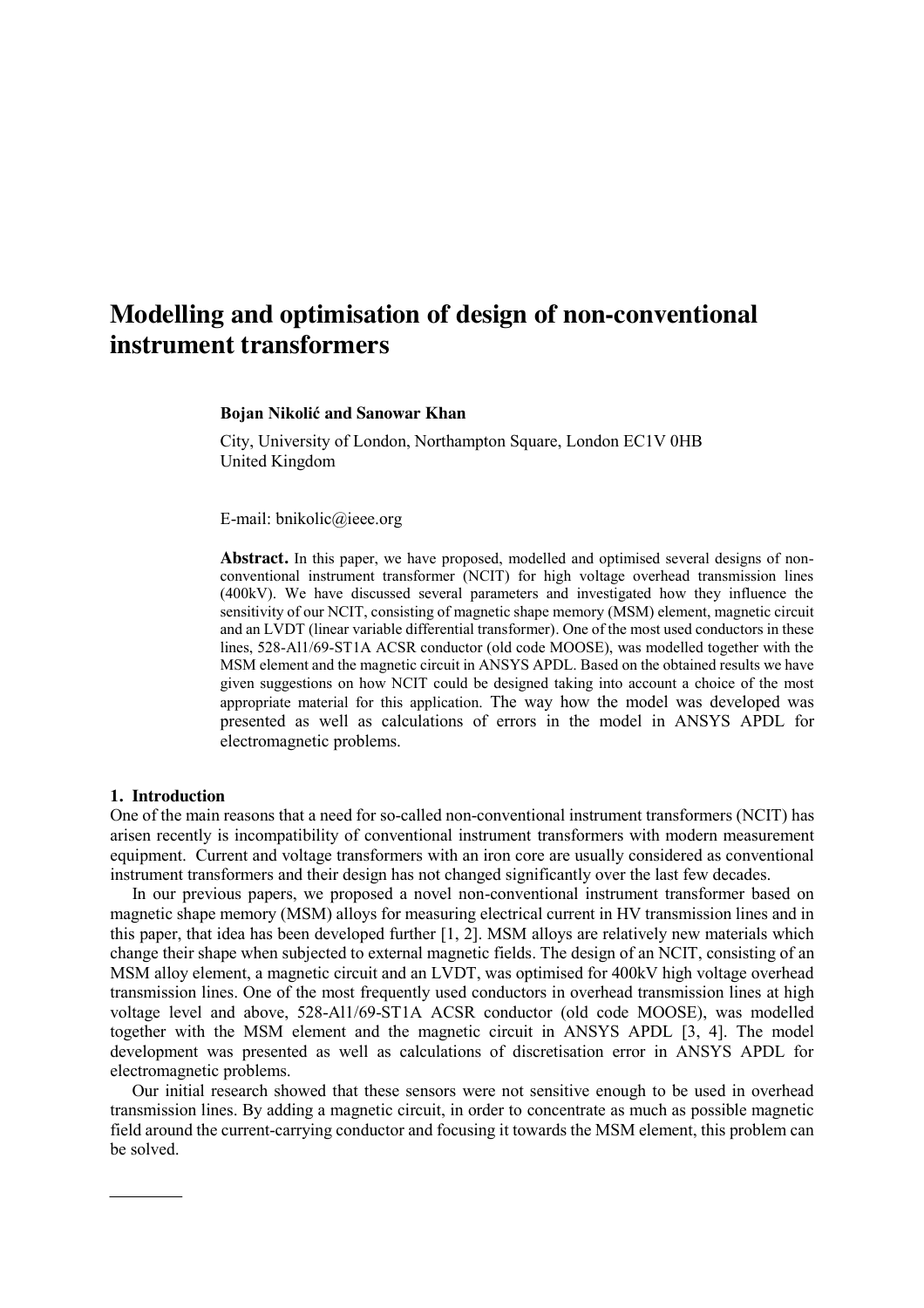#### **2. Designs of NCIT**

A particular magnetic material called Hiperco 50 was proposed as a material for the magnetic circuit around the MSM element in our previous paper, taking into account several aspects, such as saturation flux density, resistivity, skin depth, availability in the market and others [2]. Since the skin depth of magnetic circuit is very small, a laminated magnetic circuit should be used.

The NCIT was modelled around the ACSR conductor 528-Al1/69-ST1A which consists of 54 aluminium strands and 7 steel strands in its core. Both, aluminium and steel strands, have equal diameters of *d*=3.53 mm. Similar models can be easily obtained for other types of conductors by slightly changing the code that we developed.

A 2D model of three different designs of the proposed NCIT can be seen in figure 1. The MSM element is placed between the poles. The dimensions of the MSM element that can be found in the market and are suitable for the proposed NCIT are 10 mm x 3 mm x 1 mm.



**Figure 1.** 2D model of the three different designs of the proposed NCIT around a 528-Al1/69-ST1A conductor – from left to right, rectangular, circular and rectangular magnetic circuit with rounded corners.

By analysing the strain-magnetic field relationship of MSM crystals (ETO Magnetic) at different pre-stress levels (loads) [5], it can be seen that the best option for our NCIT would be the MSM element which follows the 'ETO curve' at a load of 0.5 N/mm<sup>2</sup>. This curve has the lowest threshold for triggering the MSM element (reversibly) and it has the largest strain. The MSM element would be triggered in this case by an approximately 0.085 T magnetic field, but higher values of the field are needed in order that the MSM element starts elongating linearly. MSM element consists of small parts called twin variants which start to reorient when magnetic field exceeds a certain threshold. This threshold is characterised by the minimum value of the external stress or magnetic field required to overcome the crystal's twinning stress and initiate reorientation. When an MSM element is not elongated it consists only of socalled hard variants. The relative magnetic permeability of MSM element in this situation is  $\mu_r=2$  what was used in this model. When the MSM element is fully elongated it consists of only so-called easy variants and its relative magnetic permeability is  $\mu_r = 50$  in that case.

#### **3. Optimisation of the magnetic circuit geometry**

In order to optimise the magnetic circuit geometry for the application of NCIT for high voltage overhead transmission lines, we have analysed several parameters: size of the airgap (the airgap between the MSM element and the poles), position of the magnetic circuit relative to the conductor (distance between the centre of the conductor and the inner side of the magnetic circuit, *r*), magnetic circuit's width *w* and the distance from the airgap to the point where the poles start to taper, *t*. Comparisons have been done for the rectangular Hiperco 50 magnetic circuit.

Table 1 shows the variation of magnetic field amplitude on the surface of the MSM element, *B*surface, and the maximum value of magnetic field inside the magnetic circuit, *B*max, when the size of the airgap has been changed while keeping the other parameters constant.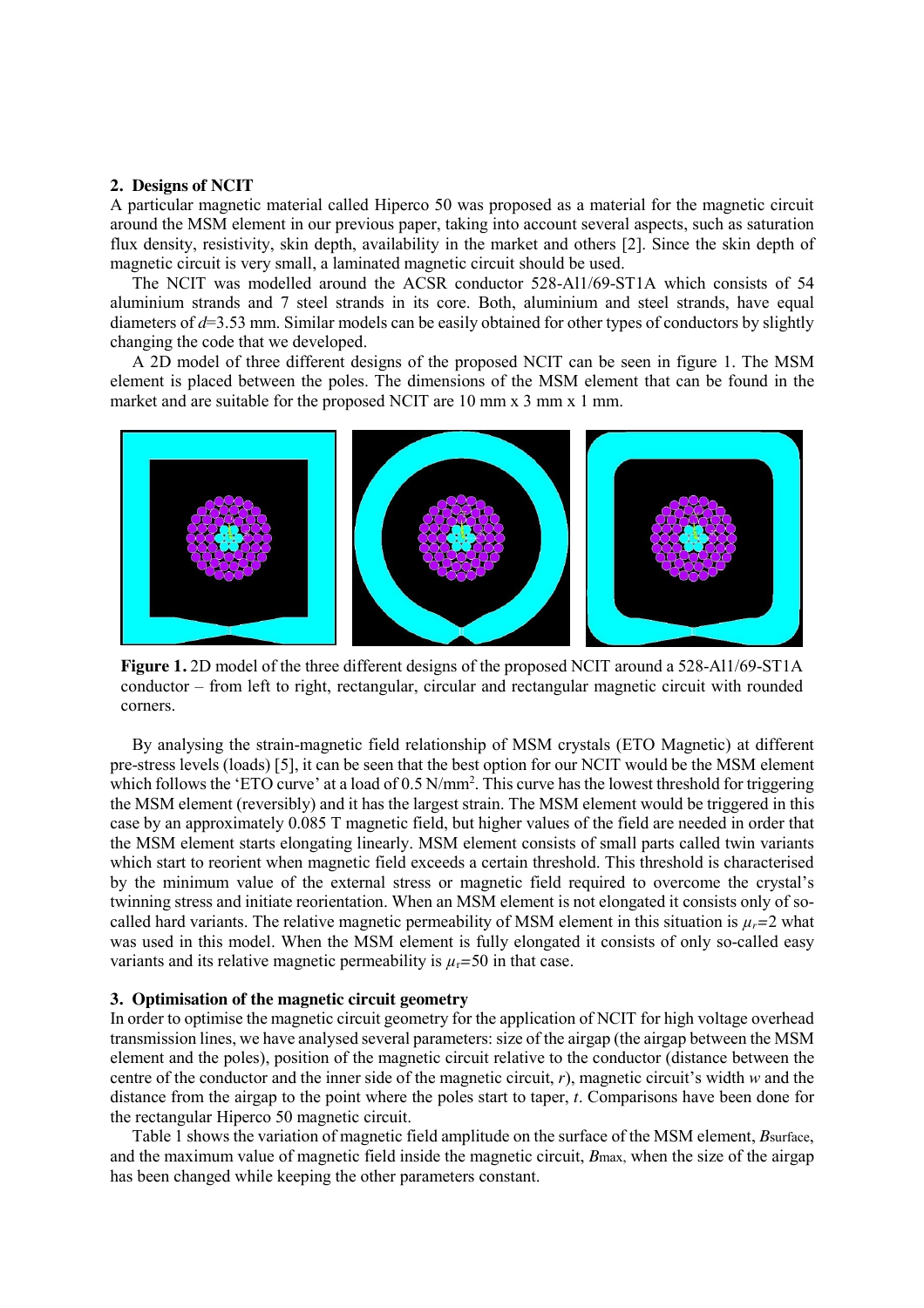| $w$ [mm] | $t$ [mm] | $r \mid \text{mm}$ | $w$   mm | $B$ surface [T] | <i>B</i> surface<br>$\lceil\% \rceil$ | <i>B</i> <sub>max</sub> in mag.<br>circuit [T] | <i>B</i> <sub>max</sub> in mag.<br>circuit [%] |
|----------|----------|--------------------|----------|-----------------|---------------------------------------|------------------------------------------------|------------------------------------------------|
| 10       | 20       | 30                 |          | 0.33            |                                       | 2.213                                          |                                                |
| 10       | 20       | 30                 |          | 0.306           | $-7.27$                               | 2.195                                          | $-0.81$                                        |
| 10       | 20       | 30                 |          | 0.285           | $-13.64$                              | 2 1 7 9                                        | $-1.54$                                        |

Table 1. Variation of magnetic flux density on the surface of the MSM element and in the magnetic circuit with the airgap (Current *I*=500 A, *f*=50 Hz).

It can be seen that even a small increase in the airgap significantly decreases the magnetic flux density on the surface of the MSM element. In order to increase the sensitivity of the NCIT, it is better that its size is as small as possible. As the further decrease in the airgap is limited by technological factors, the best choice for the airgap was found to be 0.1 mm.

As discussed in [2], we modelled the 528-Al1/69-ST1A ACSR conductor (old code MOOSE). The overall diameter of this conductor is 31.8 mm which means that the magnetic circuit around the conductor can be placed only in a way that  $r > 15.9$  mm. The magnetic circuit geometry should be carefully chosen as it affects its saturation, NCIT's sensitivity to high temperatures of the conductor and, finally, possibility to trigger the MSM element.

Table 2 shows the variation of magnetic flux densities *B*surface and *B*max, with the position of the magnetic circuit relative to the conductor.

| Table 2. Variation of magnetic flux density on the surface of the MSM element and in the magnetic              |  |  |  |
|----------------------------------------------------------------------------------------------------------------|--|--|--|
| circuit with distance, r between the conductor and the magnetic circuit $(I=500 \text{ A}, f=50 \text{ Hz})$ . |  |  |  |

| $w$ [mm] | $t$   mm | $r$   mm | $B$ surface $[T]$ | $B\text{surface}[\%]$ | <i>B</i> <sub>max</sub> in mag. | B max in mag.  |
|----------|----------|----------|-------------------|-----------------------|---------------------------------|----------------|
|          |          |          |                   |                       | $circuit$ [T]                   | circuit $[\%]$ |
| 10       | 20       | 25       | 0.354             | 100.00                | 2.357                           | 100.00         |
| 10       | 20       | 30       | 0.33              | $-6.78$               | 2.213                           | $-6.11$        |
| 10       | 20       | 40       | 0.293             | $-17.23$              | 2.091                           | $-11.29$       |
| 10       | 20       | 50       | 0.264             | $-25.42$              | 1.987                           | $-15.70$       |
| 10       | 20       | 60       | 0.241             | $-31.92$              | 1.849                           | $-21.55$       |
|          |          |          |                   |                       |                                 |                |

Since the flux density on the surface of the MSM element decreases significantly as the magnetic circuit is placed away from conductor, it should be placed as close as possible to the conductor, but yet far enough so that the heat around conductor does not affect the magnetic circuit and the temperaturesensitive MSM element. A distance of *r*=25-30 mm could be a solution.

Tables 3 and 4 show the change of *B*surface and *B*max, when the width of the magnetic circuit, *w* and the above geometric parameter of the poles, *t* have been changed.

There needs to be trade-off with respect of the width, *w*. A narrow magnetic circuit, although more sensitive, saturates more easily. On the other hand, a wide magnetic circuit is not very practical as it will increase the size of the NCIT as well as its cost. We have found that a *w*=10 mm magnetic circuit is a reasonable trade-off.

From table 4, it can be seen that tapering of poles does not affect significantly the magnetic flux density on the MSM surface, but still it increases. Thus, it is recommended to taper pole ends as much as its geometry allows. For example, for *r*=30 mm, this value could be chosen around *t*=20 mm.

Finally, we have compared sensitivity of all three NCIT's designs in figure 1 for similar geometric parameters. Results are shown in table 5.

As expected, the rounding of corners of rectangular magnetic circuit has improved the sensitivity of the NCIT (*B*surface is comparable to that of the circular design). Although any of the three proposed designs can be used, due to practical reasons of handling and mounting of the NCIT around the conductor, the preferred design would be the rectangular one with rounded corners.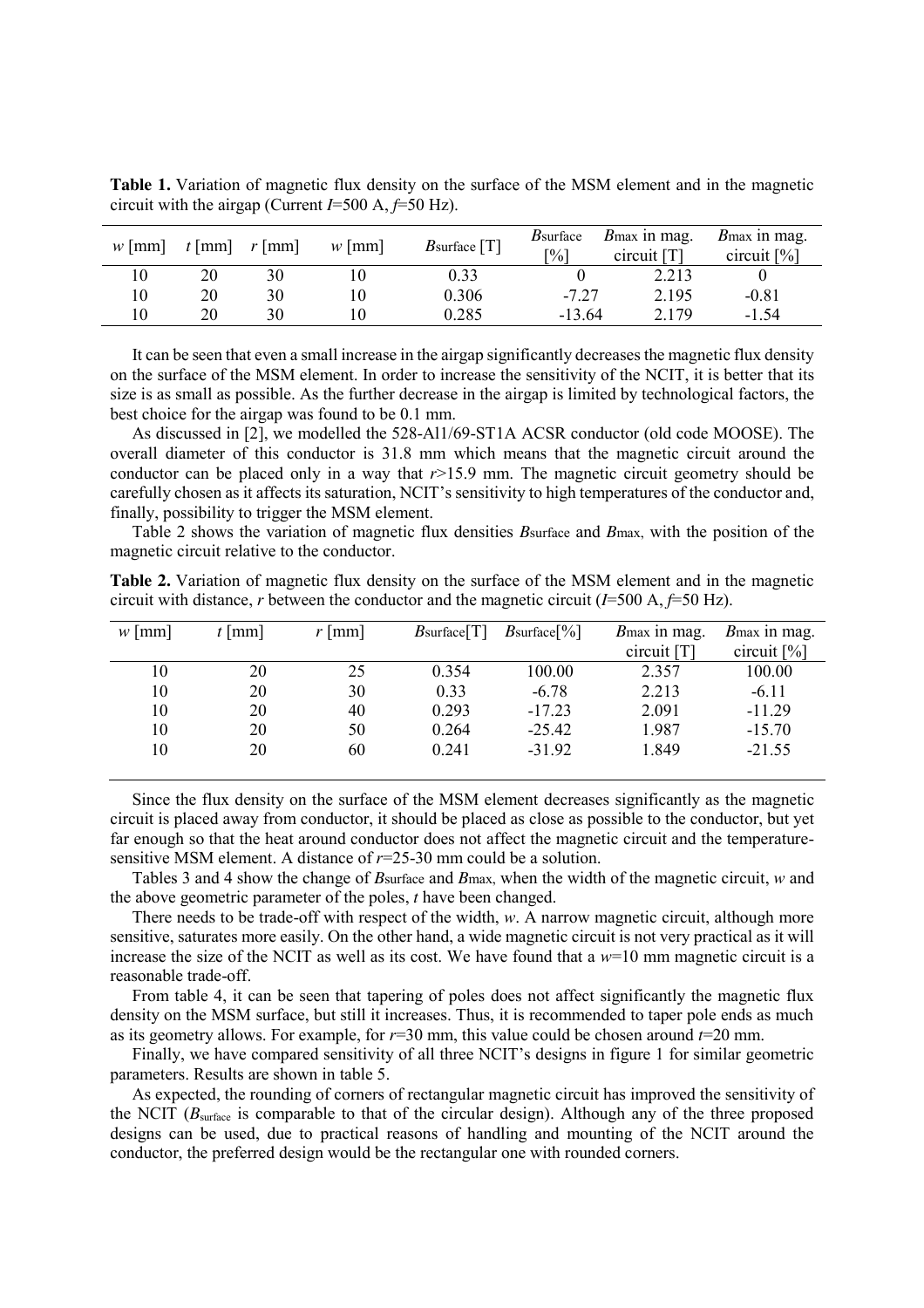| $w$   mm | $t$   mm | $r$ [mm] | $B$ surface<br>fT1 | <i>B</i> surface $[\%]$ | <i>B</i> <sub>max</sub> in mag.<br>circuit [T] | Bmax in mag.<br>circuit $[\%]$ |
|----------|----------|----------|--------------------|-------------------------|------------------------------------------------|--------------------------------|
|          | 20       | 30       | 0.338              |                         | 2.31                                           |                                |
| 8        | 20       | 30       | 0.333              | $-1.48$                 | 2.213                                          | $-4.20$                        |
| 10       | 20       | 30       | 0.33               | $-2.37$                 | 2.213                                          | $-4.20$                        |
| 15       | 20       | 30       | 0.321              | $-5.03$                 | 2.231                                          | $-3.42$                        |
| 20       | 20       | 30       | 0.312              | $-7.69$                 | 2.217                                          | $-4.03$                        |
| 25       | 20       | 30       | 0.302              | $-10.65$                | 2.227                                          | $-3.59$                        |

**Table 3.** Variation of magnetic flux density on the surface of the MSM element and in the magnetic circuit with the width, *w* of the magnetic circuit ( $I=500$  A,  $f=50$  Hz).

**Table 4.** Variation of magnetic flux density on the surface of the MSM element and in the magnetic circuit with the distance,  $t$ , ( $I=500$  A,  $f=50$  Hz).

| $w$   mm | $t$   mm | $r$   mm | $B$ surface $[T]$ | B surface $\lceil\% \rceil$ | <i>B</i> <sub>max</sub> in mag.<br>circuit [T] | <i>B</i> <sub>max</sub> in mag.<br>circuit $[\%]$ |
|----------|----------|----------|-------------------|-----------------------------|------------------------------------------------|---------------------------------------------------|
|          | ν        | 30       | 0.322             |                             | 2.231                                          |                                                   |
| 10       |          | 30       | 0.327             | 1.55                        | 2.245                                          | 0.63                                              |
|          | 20       | 30       | 0.33              | 2.48                        | 2.213                                          | $-0.81$                                           |

**Table 5.** Magnetic flux density on the surface of the MSM element and in the magnetic circuit for three different magnetic circuit designs of NCIT (I=400 A,  $f=50$  Hz).

| Shape of<br>magnetic circuit                                   | w<br>[mm]      | [mm]           | mm             | <i>B</i> surface       | <i>B</i> surface<br>$\lceil \frac{9}{6} \rceil$ | <i>B</i> <sub>max</sub> in mag.<br>circuit [T] | B <sub>max</sub> in mag.<br>circuit $[\%]$ |
|----------------------------------------------------------------|----------------|----------------|----------------|------------------------|-------------------------------------------------|------------------------------------------------|--------------------------------------------|
| Circular<br>Rectangular<br>Rectangular with<br>rounded corners | 10<br>10<br>10 | 20<br>20<br>20 | 40<br>40<br>40 | 0.237<br>0.224<br>0.23 | $-5.49$<br>$-2.95$                              | 1.9981<br>1.8926<br>2.047                      | $-5.28$<br>2.45                            |

#### **4. Model development and errors in the model**

The model of the conductor, MSM element and magnetic circuit was developed in ANSYS APDL. It consists of 5 different materials (aluminium, steel, air, Hiperco50 and MSM alloy). The element Plane53 was used for modelling. This is an eight nodes element which is based on the magnetic vector potential formulation and has a nonlinear magnetic capability for modelling B-H curves.

The mesh was obtained using ANSYS's Mesh Tool where the level of fineness can be set between 1 (the finest mesh) and 10 (the roughest mesh). Additional refinements were required, especially in the most sensitive areas such as in magnetic circuit and in the air gap between the MSM element and the magnetic circuit's poles. The level of refinement can be chosen in the range from 1 to 5. The choice of level 1 means that the selected part of mesh will be the least refined while by choosing the level 5 the most new elements will be added.

In an electromagnetic analysis, ANSYS APDL allows calculating the mesh discretisation error for the parts of the model using macro EMAGERR. Two parameters are used to describe its value: *B*ei relative error for the magnetic flux density (magnitude) for element *i* and its normalised value,  $B_{\text{nei}}$ . They can be calculated using the equations (4.1) and (4.2), respectively.

$$
B_{ei} = \frac{1}{n} \sum_{j=1}^{n} |B_j - B_{ij}|
$$
\n(4.1)

where: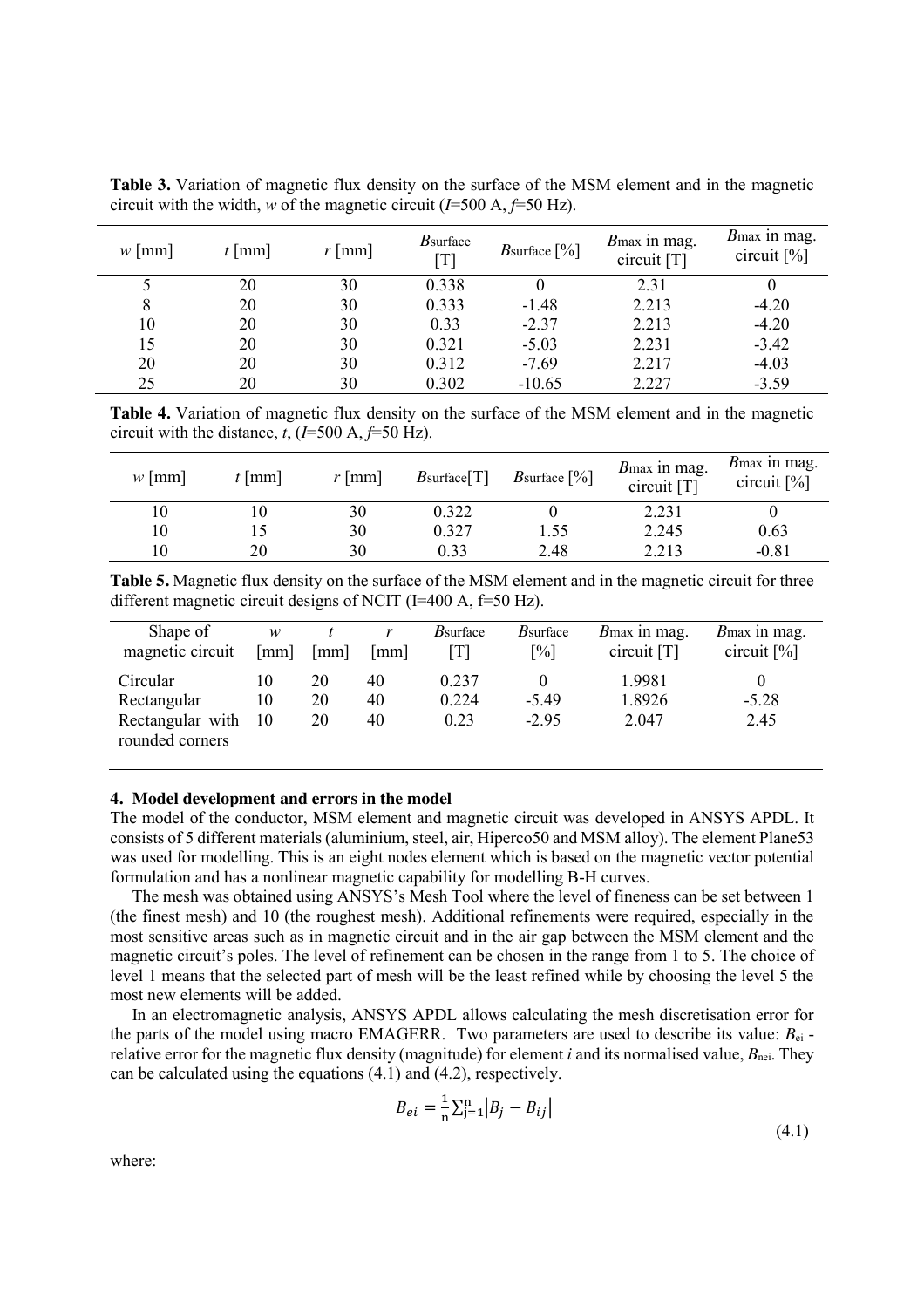$B_i$  - nodal averaged magnetic flux density (magnitude),

*Bij* - magnetic flux density (magnitude) of element *i* at node *j*

$$
B_{nei} = \frac{B_{ei}}{B_{max}}
$$

(4.2)

where:

 $B_{\text{max}}$  - maximum nodal averaged magnetic flux density (magnitude)

The airgap between the MSM element and the poles of the magnetic circuit is the most delicate part of the model due to its geometry and presence of several different materials, and at the same time, the one which is of the particular interest for obtaining the simulation results. Therefore, *B*ei and *B*nei errors were calculated specifically for that part of the model.

The calculation is valid within a material boundary and does not consider the error in continuity of fields across dissimilar materials. Therefore, in addition to the values of *B*ei and *B*nei, in order to control the error in the model, it is required to check the values of the normal component of *B* on the border between two materials (air in the airgap and Hiperco 50 in the magnetic circuit). Ideally, there should be no difference in their values, but in FEM simulations that never happens. It is convenient to observe the relative error due to this discontinuity which is given by equation (4.3):

$$
B_{nerr} [\%] = \frac{B_{nair} - B_{nmag}}{B_{nair}} \cdot 100
$$
\n
$$
(4.3)
$$

where:

 $B<sub>nair</sub>$  – normal component of *B* in the airgap on the border with the magnetic circuit,  $B_{n_{\text{max}}}$  – normal component of *B* in the magnetic circuit on the border with the airgap

The values of the above-mentioned parameters will obviously depend on the chosen geometry, mesh fineness, loads, and so on. Several models with different levels of mesh fineness were developed and tested.

Figure 2 shows a mesh of one of the suggested designs – a rectangular magnetic circuit with rounded corners ( $w=10$  mm,  $t=20$  mm,  $r=30$  mm,  $I=500$  A) as well as the mesh of the part including the MSM element, the airgaps around it and the poles of the magnetic circuit.

The maximum value of  $B_{\text{nei}}$  for the observed part was  $B_{\text{nei}}$  (max)=0.06832 and discontinuity on the border was  $B_{\text{ner}}=0.63$  %. The total number of elements in the model was 329,794 out of which 121,299 were in the airgap between the MSM element and the pole of the magnetic circuit. This mesh was chosen due to its precision of obtained results and yet still not a long time to obtain results on the computer that was used for simulations. Increasing the number of elements in the model particularly affects the value of *B*<sub>nerr</sub>. As an example, it can be mentioned that this parameter took values from 17.15 % for the mesh consisting of 13,486 elements (136 elements in the airgap) to 0.63 % for the presented case. At the same time, the range of  $B_{\text{nei}}$  was 0.033-0.093. The number of elements in the presented model is relatively high, but it is worth it to mention that, for example,  $B_{\text{ner}}=1.96$  % was achieved with 47,424 elements out of which 14,561 were in the airgap. Furthermore, it should be said that a convergence tolerance in the model was 0.001.